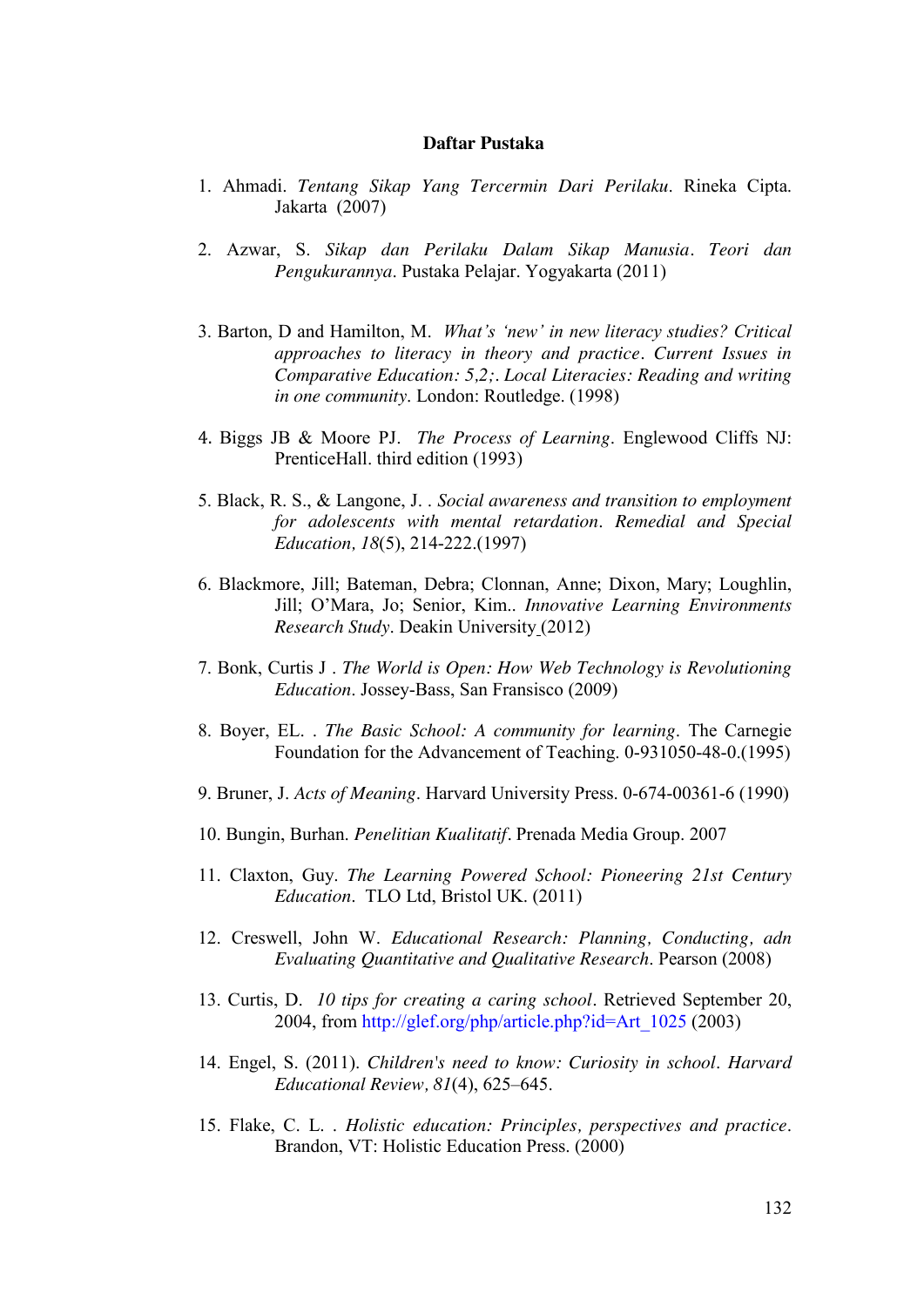- 16. Forbes, Scott H. . *Holistic Education: An Analysis of its Ideas and Nature.* Brandon, VT. Foundation for Educational Renewal. (2003)
- 17. Fraenkel, Jack R.; Wallen, Norman E. . *How to Design and Evaluate Research in Education*. Mc Graw-Hill International Edition. New York, USA.(2008)
- 18. Gresham, F. M., Sugai, G., & Horner, R. H. . *Interpreting outcomes of social skills training for students with high-incidence disabilities. Exceptional Children, 67*(3), 331-344. (2001)
- 19. Ghesquiere, P., Maes, B., & Vandenberghe, R. (2004). *The usefulness of qualitative case studies in research on special needs education*. International Journal of Disability, 51(2), 171-182.
- 20. Goodwin, Kristy. *Use of Tablet Technology in the Classroom.* NSW Curriculum and Learning innovation Centre (2012).
- 21. Hair, E. C., Jager, J., & Garrett, S. B. *. [Helping teens develop healthy social](http://www.childtrends.org/Files/K3Brief.pdf)  [skills and relationships: What research shows about navigating](http://www.childtrends.org/Files/K3Brief.pdf)  [adolescence.](http://www.childtrends.org/Files/K3Brief.pdf)* Retrieved September 20, 2004, from <http://www.childtrends.org/Files/K3Brief.pdf> [\(2002, July\)](http://www.childtrends.org/Files/K3Brief.pdf)
- 22. Hare, John *Holistic Education: An Interpretation for Teachers in the IB Programmes.* International Baccalaureate Organization 2010.
- 23. Hansen, D. J., Nangle, D. W., & Meyer, K. A. . *Enhancing the effectiveness of social skills interventions with adolescents. Education and Treatment of Children. 21*(4), 489-513. ). (1998)
- 24. Holmes, J., & Fillary, R. . *Handling small talk at work: Challenges for workers with intellectual disabilities*. *International Journal of Disability, Development and Education, 47*(3), 273-291. (2000)
- 25. Indriantoro, Dr. Nur, M.Sc., Akuntan & Supomo, Drs. Bambang, M.Si., Akuntan. *Metodologi Penelitian Bisnis*. Yogyakarta: Penerbit BPFE 2002
- 26. International Baccalaureate . *Making the Primary Years Happen in the Classroom - A Curriculum Framework for International Primary Education.* International Baccalaureate Peterson House, Malthouse Avenue, Cardiff Gate Cardiff, Wales GB CF23 8GL United Kingdom (2009)
- 27. Januszewski, Alan & Molenda, Michal. *Educational Technology: A Definition with Commentary*. New York: Taylor & Francis Group. USA (2008)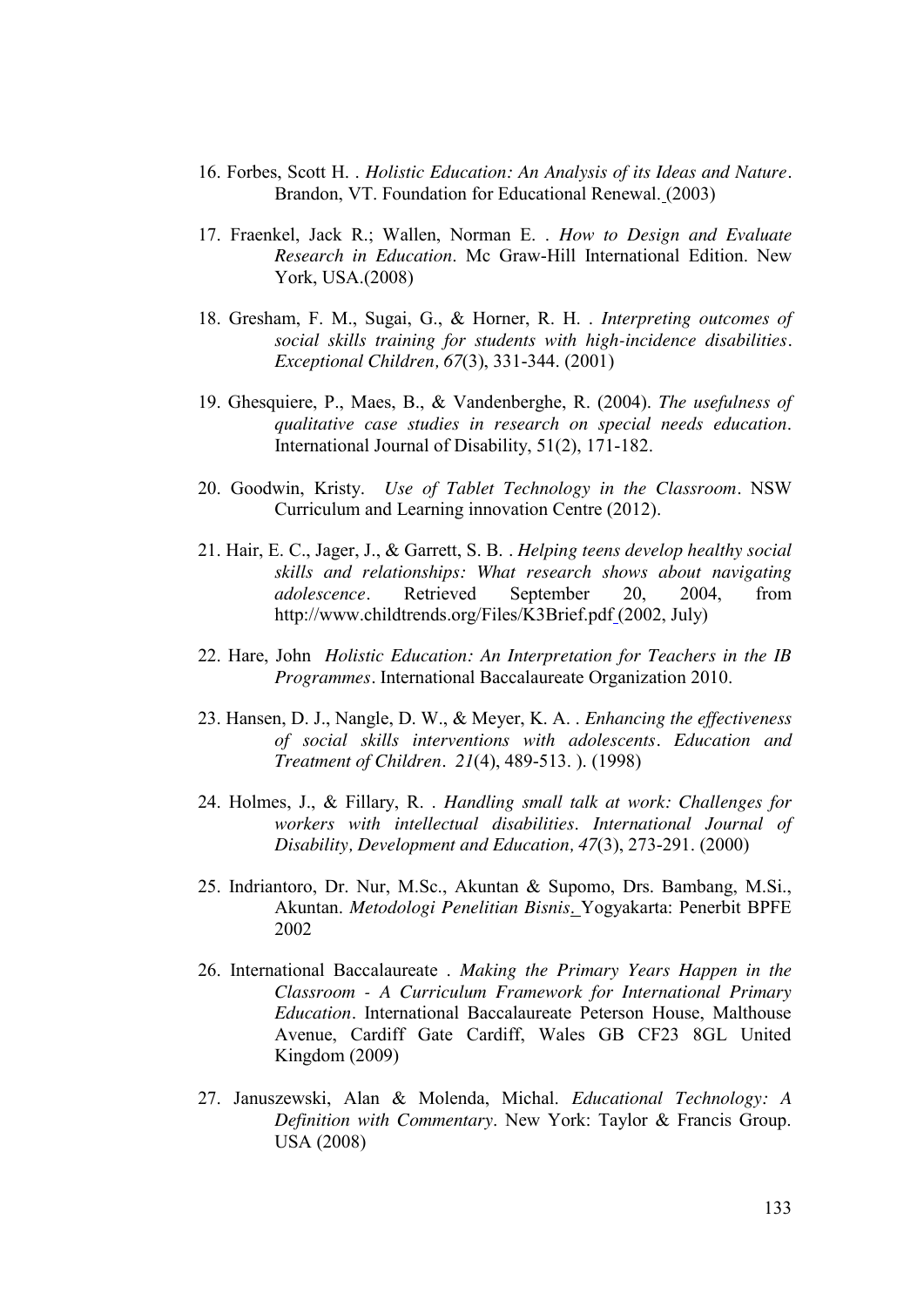- 28. Kelly, G.A. . *The psychology of personal constructs: Volume one - A theory of personality*. London: Routledge. (1991)
- 29. Khoo, E., Merry, R., & Nguyen, N. H., with Bennett, T., & MacMillan, N. (2015). *iPads and opportunities for teaching and learning for young children (iPads n kids)*. Hamilton, New Zealand: Wilf Malcolm Institute of Educational Researc
- 30. Krathwol, David R. *A Revision of Bloom"s Taxonomy: An Overview*. Theory Into Practice, Volume 41 No 4 Autumn 2002. College of Education, The Ohio State University (2002)
- 31. Magilvy, Joan K; Thomas, Ellen. *A First Qualitative Project: Qualitative Descriptive Design for Novice Researchers*. Journal for Specialists in Pediatric Nursing. (2003)
- 32. Miller, J. P. Ed. (2007). *The holistic curriculum* (2nd ed.). Toronto, Ontario, Canada: OISE Press.
- 33. Miller, R. . "Introduction" in Miller, R. (Ed), *New Directions in Education*, pp 1–3, Brandon, VT.Holistic Education Press 1991
- 34. Miller, R. . *What are schools for: Holistic education in American culture*  $(2<sup>nd</sup>$  ed.), Brandon, VT: Holistic Education Press. (1992)
- 35. Miller, R. . *Caring for new life: Essays on holistic education*. Brandon, VT: Foundation for Educational Renewal (2000)
- 36. Miles, MB; Huberman, AM. *Qualitative Data Analaysis: A Sourcebook of New Methods*. SAGE. Beverly Hills USA.(1992)
- 37. Moleong, LJ. *Metodologi Penelitian Kualitatif.* Remaja Rosdakarya, Bandung (1989).
- 38. Moscovici, S.; M. Zavalloni . *"The group as a polarizer of attitudes".* Journal of Personality and Social Psychology 12 (2): 125–135. DOI:10.1037/h0027568 (1969)
- 39. Murdoch, Kath. *Take a Moment: 40 Frameworks for Reflective Thinking*. Sastar Education Australia (2005)
- 40. Murdoch, Kath. *The Power of Inquiry*. Sastar Education Australia (2015)
- 41. Nava, R, G. . *Holistic education: Pedagogy of universal love*. Brandon Holistic Education Press. (2001)
- 42. Nazir, Mohamad *Metode Penelitian*. Ghalia Jakarta Indonesia. hal. 16 (2003)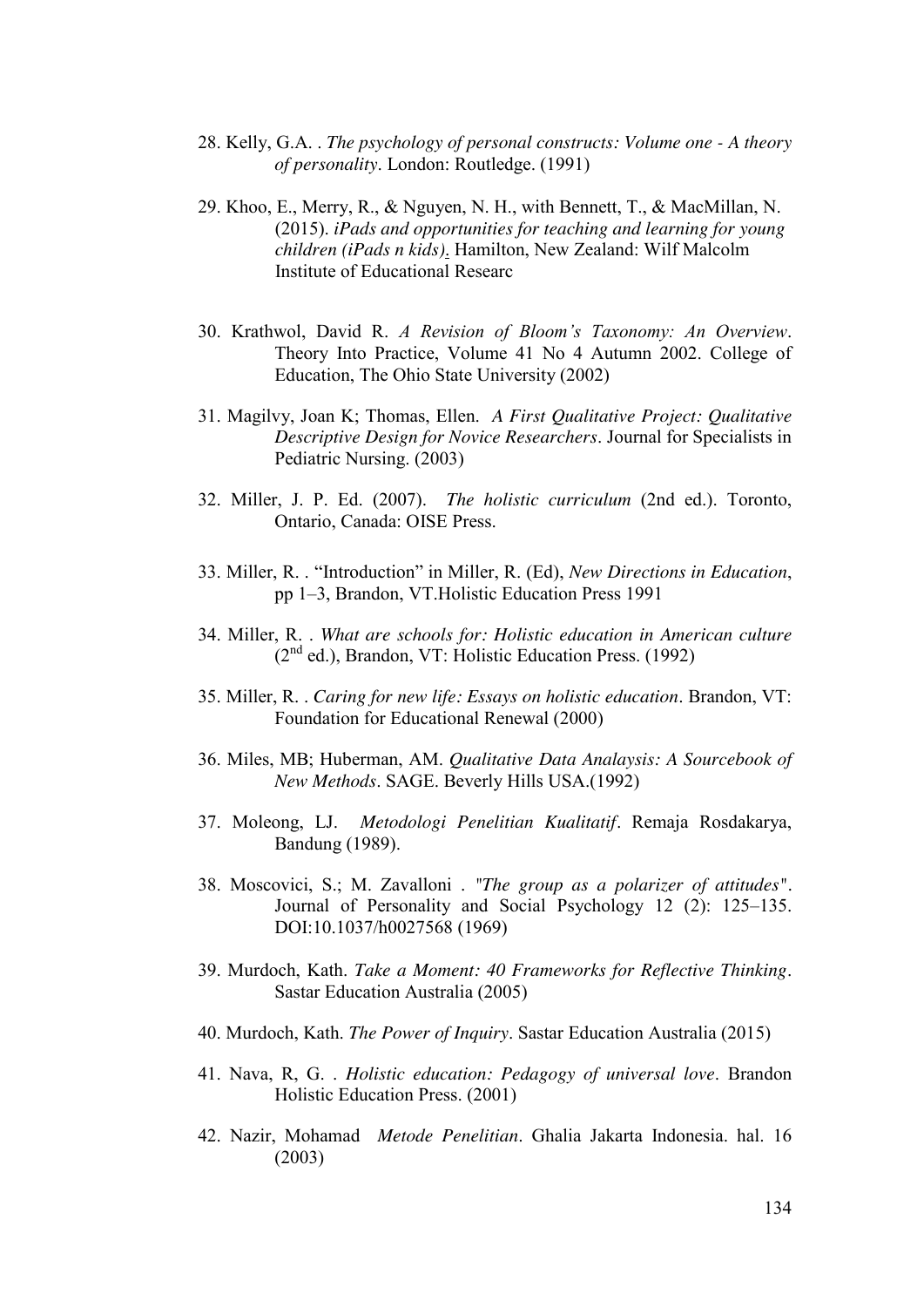- 43. Perkins, D.N. *Making learning whole: How seven principles of teaching can transform education.* San Francisco,CA: Jossey-Bass.(2010)
- 44. Piaget, J. *The development of thought: Equilibration of cognitive structures*. (A. Rosin, Trans). New York: The Viking Press (1977)
- 45. Pilgrim, Jodi; Bledsoe, Christie; Reily, Susan . *New Technologies in the Classroom*. Delta Kappa Gamma Bulletin, 78(4), 16-22 Retrieved from*[http://search.proquest.com/docview/1030259924?accountid=25](http://search.proquest.com/docview/1030259924?accountid=25704) [704](http://search.proquest.com/docview/1030259924?accountid=25704)* [\(2012\)](http://search.proquest.com/docview/1030259924?accountid=25704)
- 46. Prensky, Marc. *Digital Natives, Digital Immigrants.* MCB University Press (2001)
- 47. Prensky, Marc. *Teaching Digital Natives*. Corwin Publishers (2010)
- 48. Purwanto, Hery. *Pengantar Perilaku Manusia Untuk Keperawatan.* EGC. Jakarta (2000)
- 49. Rosenblatt, L. . *The reader, the text, the poem: The transactional theory of the literary work.* Carbondale, Il: Southern Illinois University Press.(1978)
- 50. Saavedra, Anna Rosefsky; Opfer, V. Darleen . *Learning 21st Century Skills Requires 21st Century Teaching*. Kappanmagazine.org V94 N2 Phi Delta Kappan, Phi Delata Kappa International.(2012)
- 51. Saavedra, Anna Rosefsky; Opfer, V. Darleen . *Organization of Economic Cooperation and Development: Creating effective teaching and learning environments:First results from TALIS.* Paris, France.(2009)
- 52. Shelly, Gary B., Cashman, Thomas J., Gunter, Glenda A., Gunter, Randolph E. . *Integrating Technology and Digital Media in the Classroom*. Thomson Course Technology. USA(2006)
- 53. Singh, K. . "*Education for the Global Society", in Learning: The Treasure Within, The Report to UNESCO of the International Commission on Education for the Twenty First Century*. Paris: UNESCO. (1996)
- 54. Spector, J. Michael*. Educational Technology: Integrative Approaches and Interdisciplinary Perspectives*. New York, Routledge USA (2016)
- 55. Summers, Edward G. *Instruments for Assessing Reading Attitudes: A Review of Research and Bibliography*. Journal of reading Behavior IX, 2. Downloaded from jlr.sagepub.com on August 24, 2016. (2016)